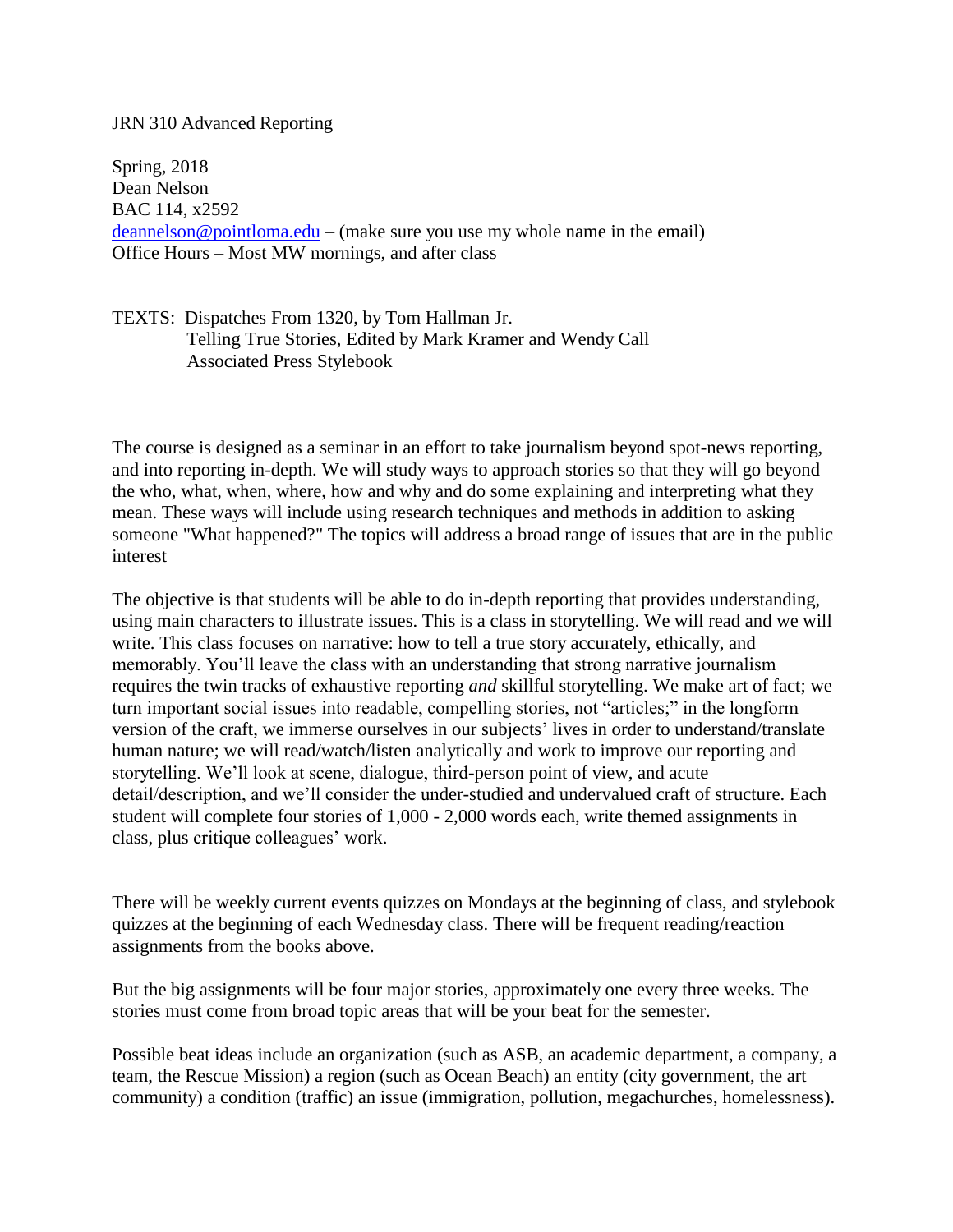At least one of these stories must be a localized national story, at least one must be a story that comes out of a meeting, conference or major speech. Outlines, source lists, multimedia ideas and other portions of the story will be graded along with the overall story. Stories are a minimum of four typewritten, double-spaced pages, and use at least five sources -- some live and some published.

Topics we will cover in class will include:

- How to distinguish Topic from Story—how to think
- Narrative defined
- The importance of reporting and its relationship to strong narrative journalism
- How to "see" stories everywhere
- Ethics
- Revision
- Organizational strategies

Sometimes we'll start class with a micro-lecture, sometimes we'll jump right in with a writing exercise, sometimes we'll focus entirely on workshop. Some of the topics we'll cover: What makes a story great? What makes a story a *story*? What elements does great narrative require? How does reporting for narrative differ from the reporting one might do for, say, a daily news story or feature? What choices—stylistic, ethical, etc.—must the longform journalist make? What does it mean to write with "voice"? Who is the audience? Does it matter?

There will be no mid-term examination, but there will be a take-home final. Attendance, preparation for class, and participation will be factored into the final grade. Bonus points will be awarded for stories that are published.

In addition, we will discuss techniques and methods for attaining first jobs and internships.

You are expected to read at least one mainstream news site, online, on paper (!) or otherwise, every day and bring in examples of applicable stories for class discussion.

It's essential that you do the assigned reading. Failure to do the reading will show in your classroom participation and in your in-class writing assignments.

And while there are these defined daily assignments, I expect you to be working on your stories (thinking, asking others, reading) at all times on all the other days, too. I want you dreaming about them. It won't be like you'll be able to say, "Now I need to start working on my next big story." That thought should be on your mind today. After today, I want you actually working on that story. If you start gathering information now, you'll be able to use it in all of your stories, not just your first one.

Story Deadlines:

 $\blacksquare$  Jan. 31